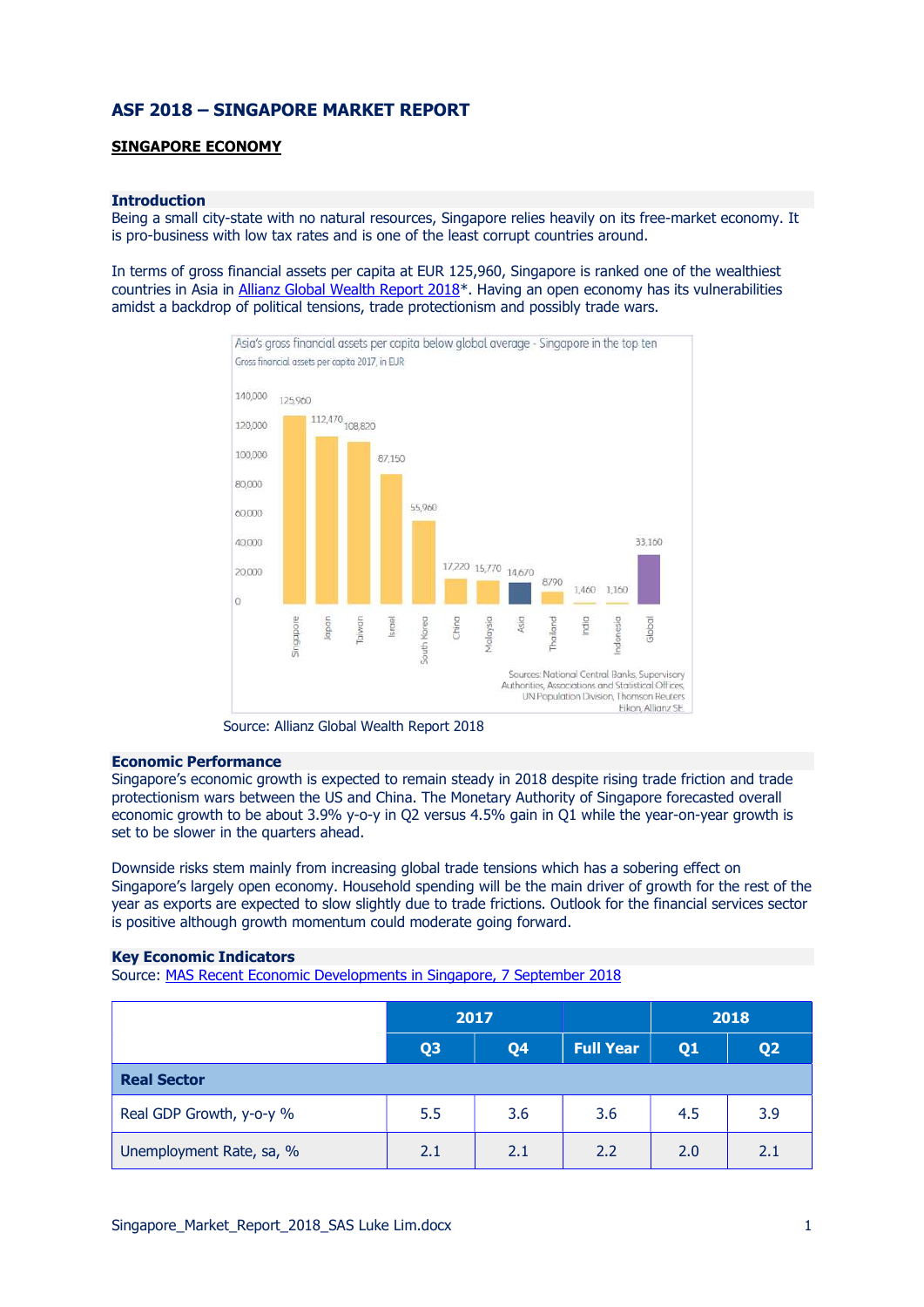| Wage Growth, y-o-y %                 | 3.2     | 4.0     | 3.0     | 4.0     | 3.6     |
|--------------------------------------|---------|---------|---------|---------|---------|
| CPI, All items inflation, y-o-y %    | 0.4     | 0.5     | 0.6     | 0.2     | 0.3     |
| Overall Balance (% of GDP)           | 10.1    | 4.7     | 8.5     | 6.0     | 6.8     |
| Official Foreign Reserves (US\$ mil) | 275,410 | 279,900 | 279,900 | 287,149 | 288,044 |



Source: https://www.singstat.gov.sg/-/media/files/publications/reference/yearbook\_2018/yos2018.pdf

### Consumer Price Index

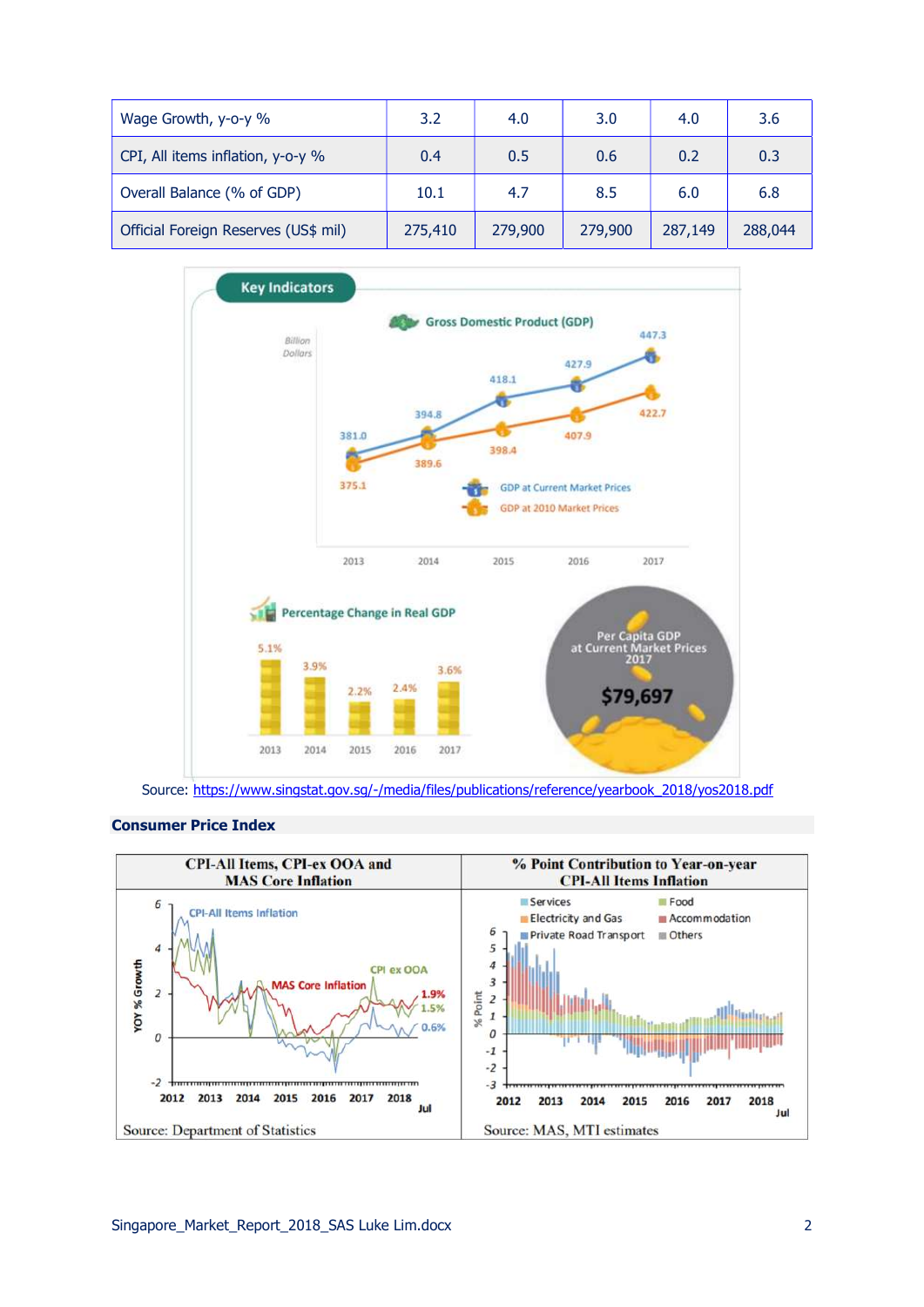We foresee inflation risk to be on the downside as the trade war between United States and China will likely be deflationary for countries like Singapore. A weaker yuan will reduce prices of China-made products while the US-China trade war could divert excess supply to third countries.



Source: https://www.singstat.gov.sg/-/media/files/publications/reference/yearbook\_2018/yos2018.pdf

#### Economic Forecasts

Imported inflation is likely to rise mildly. Since beginning of 2018 global oil prices have rallied and are expected to average higher for the full year. Domestic inflation is expected to increase with a faster pace of wage growth and pickup in domestic demand. Consumer price increases will remain moderate. Core inflation is expected to average in upper half of the 1 per cent – 2 per cent forecast range for the full year.

### SECURITIES MARKET

# Singapore Exchange (SGX)

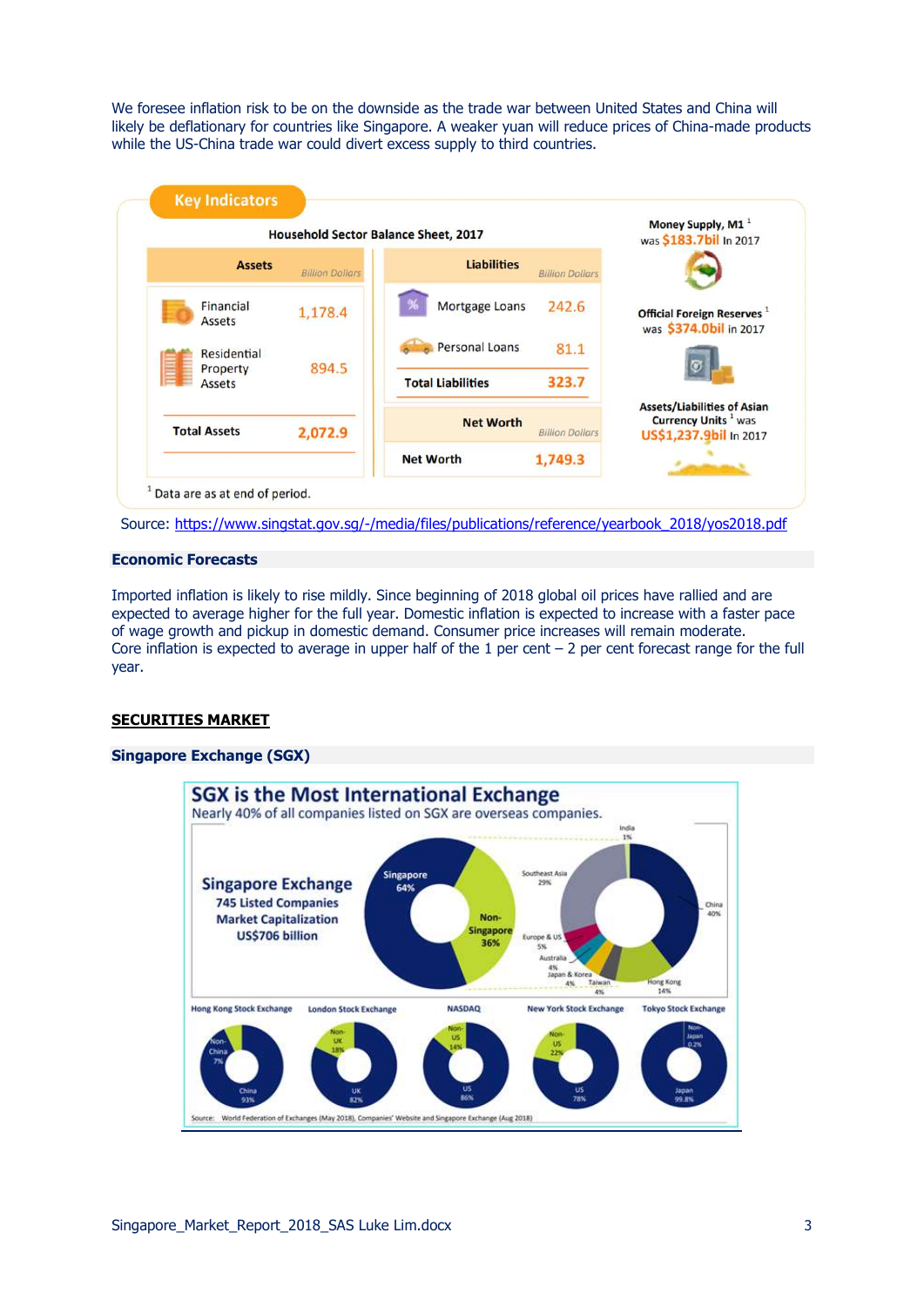#### Market Performance in 2018

In July 2018, SGX full year net profit rose 6.9% to S\$363.2m, its biggest since 2008. This was supported by record derivatives trading volumes, bond listings, securities market and optimisation of resources. Escalating global trade tensions, geopolitical risks and moderating global growth could result in higher market volatility and cloud the horizon.



Singapore has a more robust and mature REIT market compared to Hong Kong, with over 40 REITs and Business Trusts listed on SGX, including those with assets in China. REITs' sponsors are of the view that investors in SGX-listed counters are more familiar with the REITs and BTs, with a more global perspective, and therefore more appreciative of the REIT offers, leading to more demand and liquidity.



Singapore raised S\$2b through 15 IPOs in YTD 2018, a slight decrease from 25 listings in 2017. SGX's domestic IPO activity and performance remains stable and strong. Except for REITs, IPO activity in Singapore has been smaller cap listings in H1 2018.

This is no exception to other parts of the region in Malaysia, Philippines, Indonesia and Thailand. The trend is expected to continue into H2 2018 as geopolitical uncertainties, trade tensions and macroeconomic conditions continue to cast a pall on IPO activity.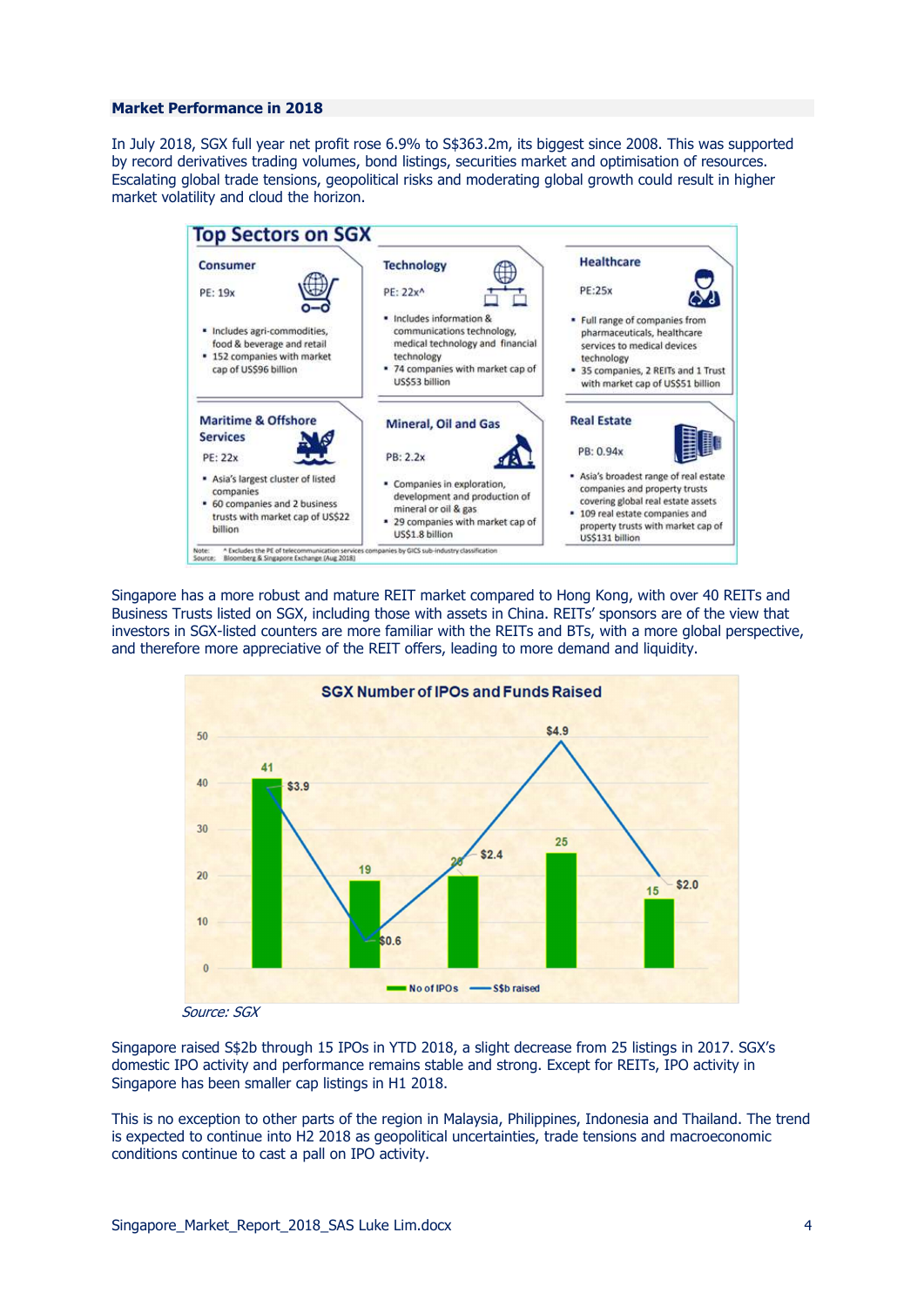

Source: http://dmi.thomsonreuters.com

A growing number of Singapore companies have noticeably chosen to list abroad. The number of crossborder listings ballooned 300% in terms of volume and 166% in terms of value compared to the 64% increase in domestic capital raising. Many chose to list on Hong Kong GEM, attributing to its proximity to China's massive domestic market.



### Tourism Sector

https://api2.sgx.com/sites/default/files/market-updates/migration/mu\_18092018\_1.pdf SGX tourism-related stocks with a market capitalisation of more than S\$100m have benefited from increased tourism arrivals from top 3 countries – China, Indonesia and India. The 10 largest stocks by market capitalisation averaged 3-year annualised return of 7.6% and total market cap of S\$78.5b.

### SGX Strategic Priorities

SGX has been rolling out programmes to boost its competitiveness and lure tech companies to list. Last year, it teamed up with Infocomm Media Development Authority (IMDA) to make it easier for high/fin-tech startups to list. Financial support will be given for IMDA-accredited companies in their IPO journey.

In 2017, SGX also signed an agreement with Nasdaq to enable companies to list on both venues and promote each other's market. It becomes a springboard for Asian companies to first list in SGX before listing on Nasdaq.